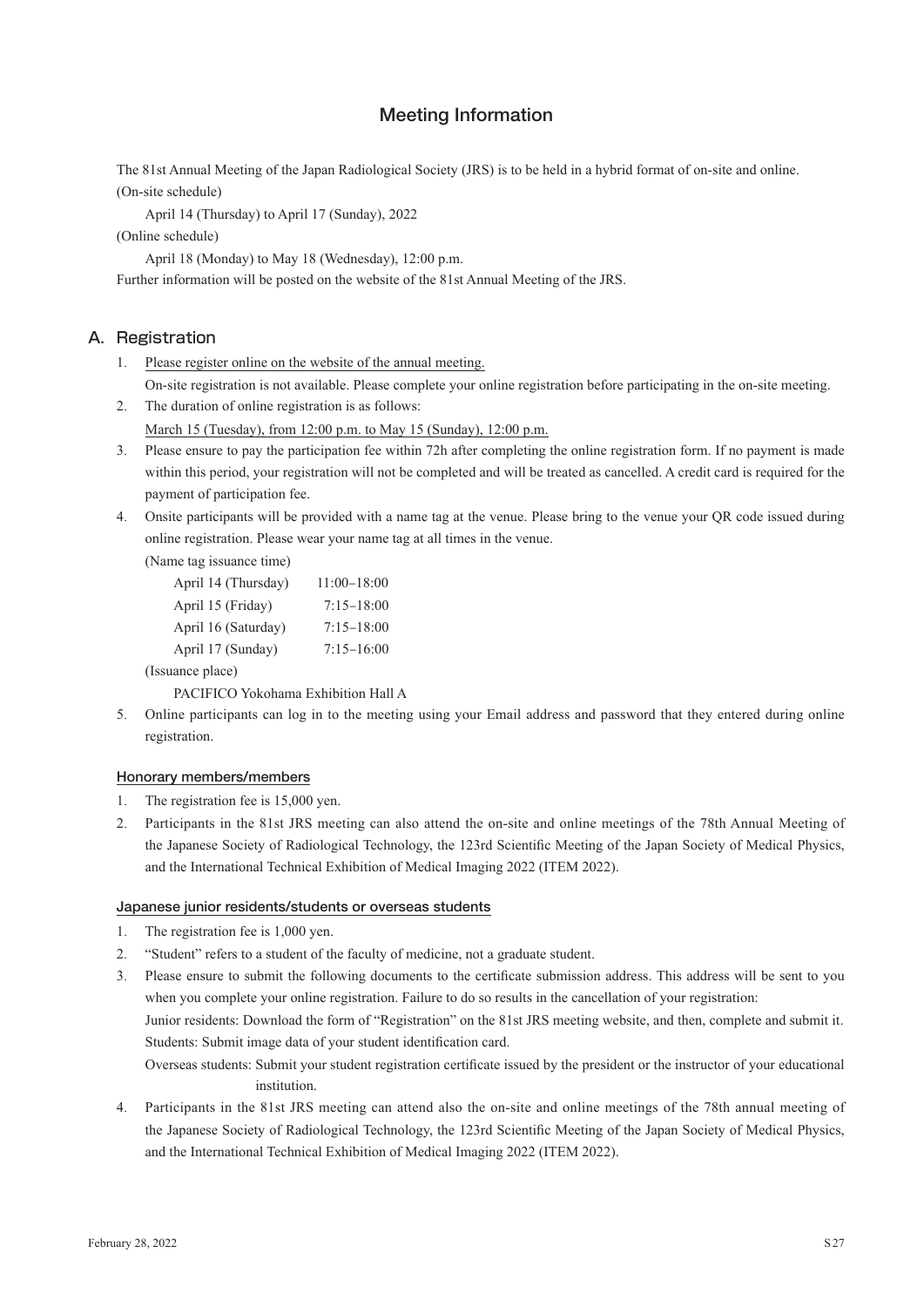#### Non-members (including supporting members)

- 1. The registration fee is 30,000 yen.
- 2. Participants in the 81st JRS meeting can attend also the on-site and online meetings of the 78th annual meeting of the Japanese Society of Radiological Technology, the 123rd Scientific Meeting of the Japan Society of Medical Physics, and the International Technical Exhibition of Medical Imaging 2022 (ITEM 2022).

## B. Luncheon seminar

Luncheon seminars will be held on April 15 (Friday), 16 (Saturday), and 17 (Sunday), 2022. Some seminars will be streamed online and/or be available for on-demand viewing during the online event period. You can find the list of these seminars on the website of the annual meeting.

#### C. Image interpretation session

Date and time: April 16 (Saturday), 6:00 p.m. to 8:00 p.m.

Venue: National Convention Hall

You can access the images to be used for the image interpretation quiz on the website of the annual meeting. They are displayed also in the Marine Lobby on the 1F of the National Convention Hall. You can submit your answers on the website by April 15, 5:00 p.m. Links to the websites where you can obtain images and submit your answers will be available on the JRS website as well as on the JRC 2022 app. The awards ceremony for top scorers will be held in the National Convention Hall immediately after this session (April 16, Saturday). Answers will be posted on the member-only page of the JRS website.

# D. Joint members ceremony

To prevent the spread of COVID-19, no reception for all participants (congress party) shall be held.

Joint members ceremony will be held as follows.

Date and time: April 17 (Sunday), 1:15 p.m. to 1:50 p.m. Venue: National Convention Hall

#### E. Following acts are prohibited in the presentation room

Photographing, filming, or recording presentations.

\*These prohibitions do not apply to those who have obtained approval from the secretariat of the meeting in advance for press coverage and public relations, etc. We will give an armband indicating "PRESS" to those with approval at the Registration Desk on-site. Please visit the Press Desk.

### F. Statement of conflict of interest

All speakers of presentations are obliged to disclose conflicts of interest. Please download a PowerPoint slide template from the website of the JRS and use it to report conflicts of interest. This should be inserted as the second slide in your presentation. For details, please refer to the "Guidelines" and the "Bylaws" available on the "Conflict of Interest Policy" page of the JRS website.

### G. Wi-Fi

Wi-Fi is available in all areas of PACIFICO Yokohama, except for the lecture halls. Wi-Fi SSID: FREE-PACIFICO (no password)

\*A password is required to access the Wi-Fi in the ITEM 2022 venue. It is posted in the venue.